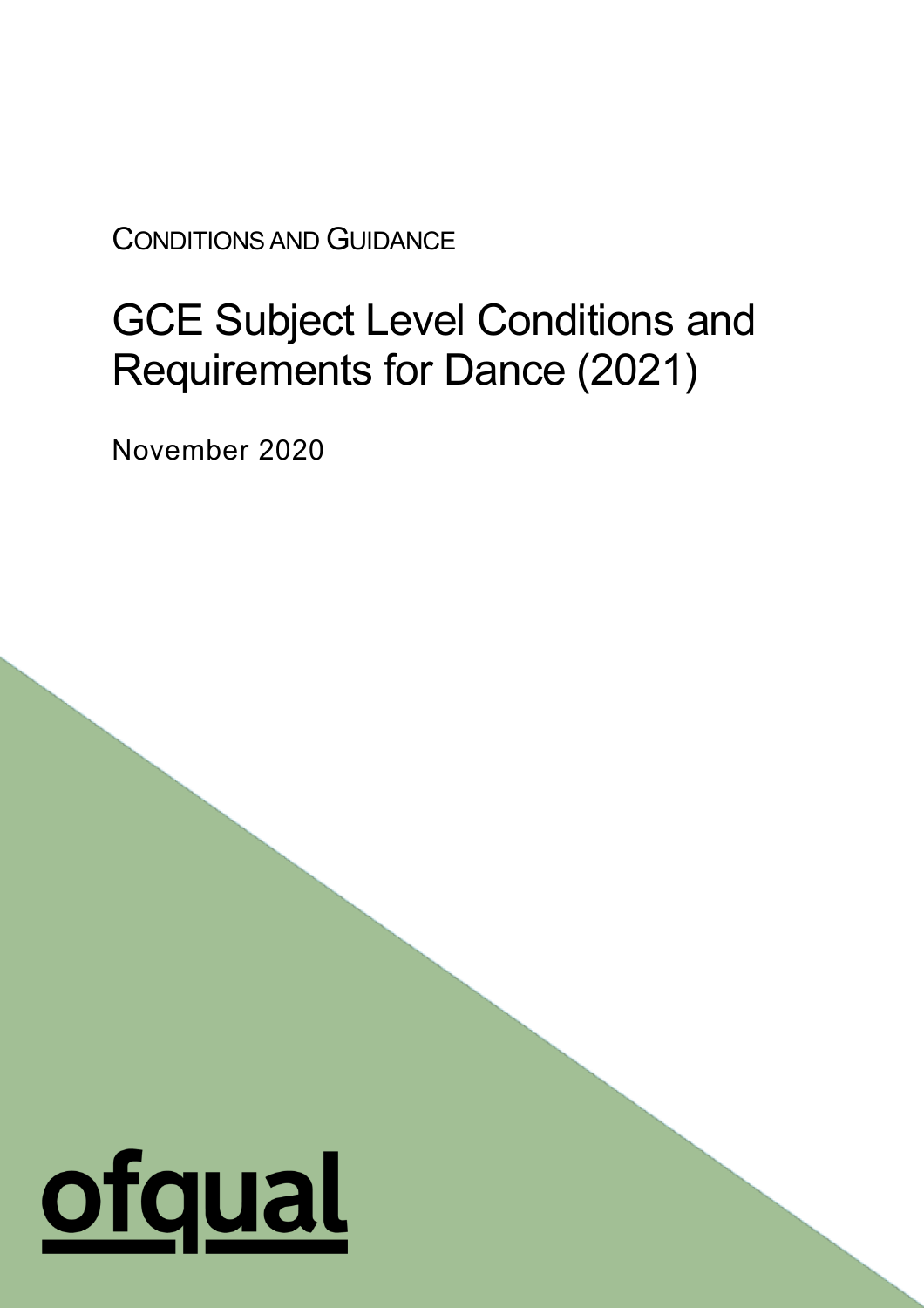# **Contents**

| Requirements in relation to subject content for GCE Qualifications in Dance 7 |  |
|-------------------------------------------------------------------------------|--|
|                                                                               |  |
|                                                                               |  |
|                                                                               |  |
| Requirements in relation to assessments for GCE Qualifications in Dance9      |  |
| Appendix 1 - Subject content (published by Department for Education) 13       |  |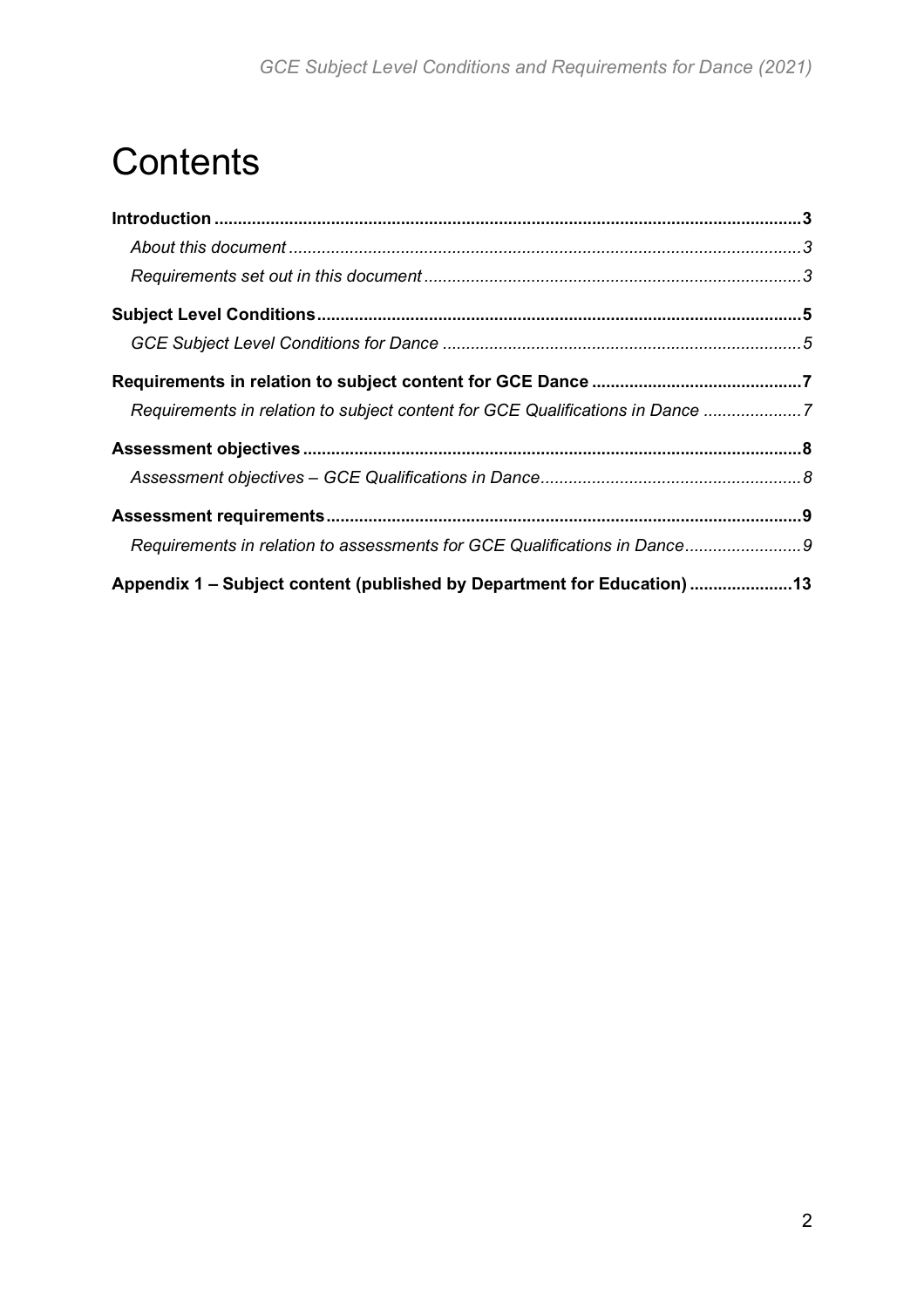# <span id="page-2-0"></span>Introduction

# <span id="page-2-1"></span>About this document

This document is part of a suite of documents which sets out the regulatory requirements for awarding organisations offering reformed A levels and AS qualifications in 2021.

We have developed all our requirements for GCE qualifications with the intention that AS and A level qualifications should fulfil the purposes set out in the table below:

| <b>A</b> levels                                                                                                                                                                                                                                                                                                    | <b>AS qualifications</b>                                                                                                                                                                                                              |
|--------------------------------------------------------------------------------------------------------------------------------------------------------------------------------------------------------------------------------------------------------------------------------------------------------------------|---------------------------------------------------------------------------------------------------------------------------------------------------------------------------------------------------------------------------------------|
| define and assess achievement of the<br>knowledge, skills and understanding which<br>will be needed by students planning to<br>progress to undergraduate study at a UK<br>higher education establishment, particularly<br>(although not only) in the same subject<br>area;<br>set out a robust and internationally | provide evidence of students'<br>achievements in a robust and<br>internationally comparable<br>post-16 course of study that is<br>a sub-set of A level content;<br>enable students to broaden<br>the range of subjects they<br>study. |
| comparable post-16 academic course of<br>study to develop that knowledge, skills and<br>understanding;                                                                                                                                                                                                             |                                                                                                                                                                                                                                       |
| permit UK universities to accurately identify<br>the level of attainment of students;                                                                                                                                                                                                                              |                                                                                                                                                                                                                                       |
| provide a basis for school and college<br>accountability measures at age 18; and                                                                                                                                                                                                                                   |                                                                                                                                                                                                                                       |
| provide a benchmark of academic ability for<br>employers.                                                                                                                                                                                                                                                          |                                                                                                                                                                                                                                       |

# <span id="page-2-2"></span>Requirements set out in this document

This document sets out the GCE Subject Level Conditions for Dance. These conditions will come into effect at 09:30 on 5 November 2020 for the following qualifications:

- all GCE A levels in Dance; and
- all standalone GCE AS qualifications in Dance
- for Learners completing the qualification in 2021, except where the GQCov Framework applies

It also sets out our requirements in relation to: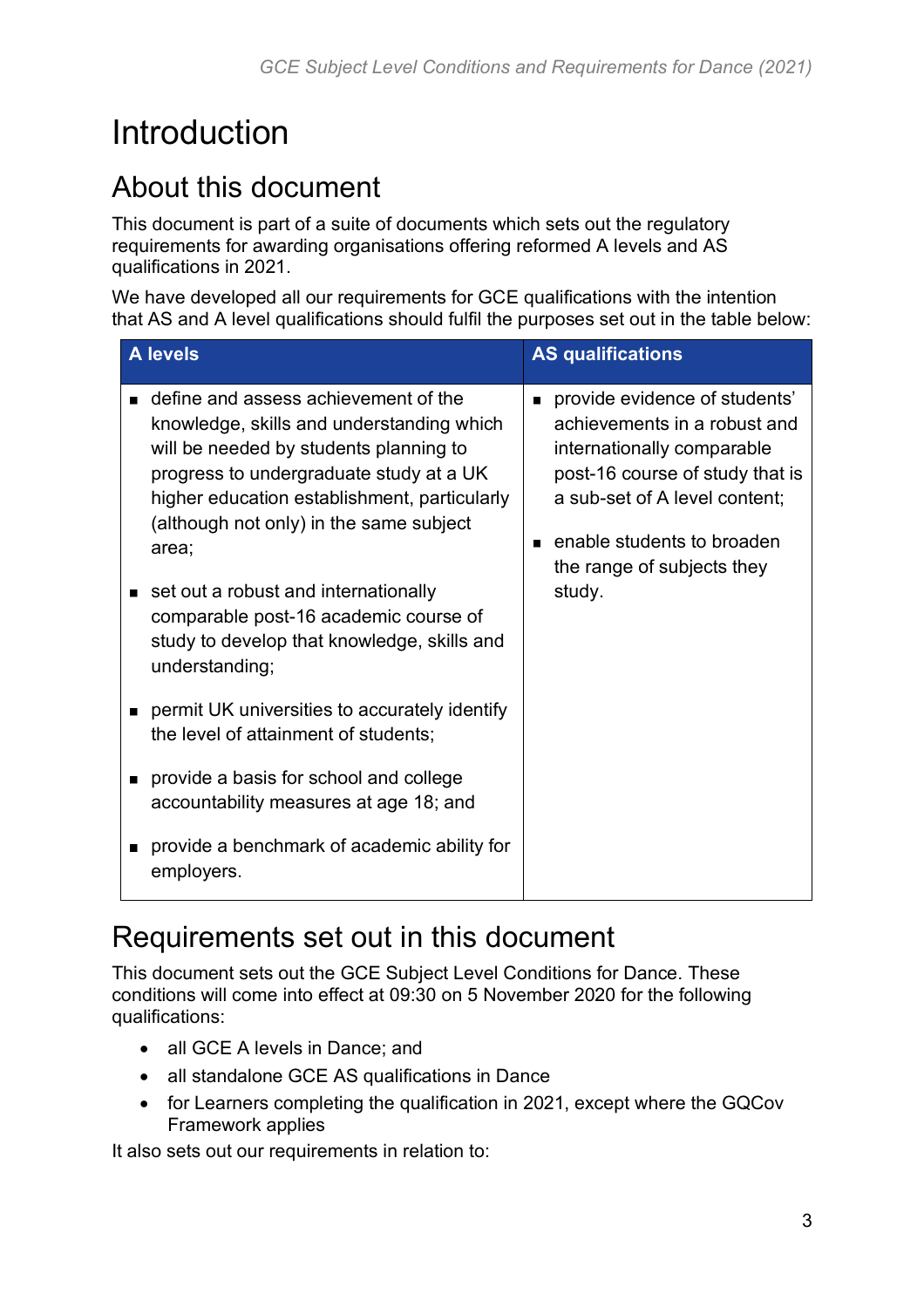- interpretation of the content document an awarding organisation must comply with these requirements under Condition GCE(Dance)1.1(c);
- assessment objectives awarding organisations must comply with these requirements under Condition GCE(Dance)1.2; and
- assessment awarding organisations must comply with these requirements under Condition GCE(Dance)2.3.

Appendix 1 reproduces the [subject content requirements for Dance,](https://www.gov.uk/government/publications/gce-as-and-a-level-dance) as published by the Department for Education. Awarding organisations must comply with these requirements under Condition GCE(Dance)1.1.

With respect to the qualifications listed above in 2021, awarding organisations must also comply with:

- our [General Conditions of Recognition,](https://www.ofqual.gov.uk/documents/general-conditions-of-recognition) which apply to all awarding organisations and qualifications;
- our [GCE Qualification Level Conditions and Requirements;](https://www.ofqual.gov.uk/documents/gce-qualification-level-conditions) and
- All [relevant Regulatory Documents.](https://www.ofqual.gov.uk/documents/list-of-additional-regulatory-documents)

With respect to GCE qualifications in Dance taken by Learners completing the qualification in 2022 and after, an awarding organisation must continue to comply with the [GCE Subject Level Conditions and Requirements for Dance.](https://www.gov.uk/government/publications/gce-subject-level-conditions-and-requirements-for-dance)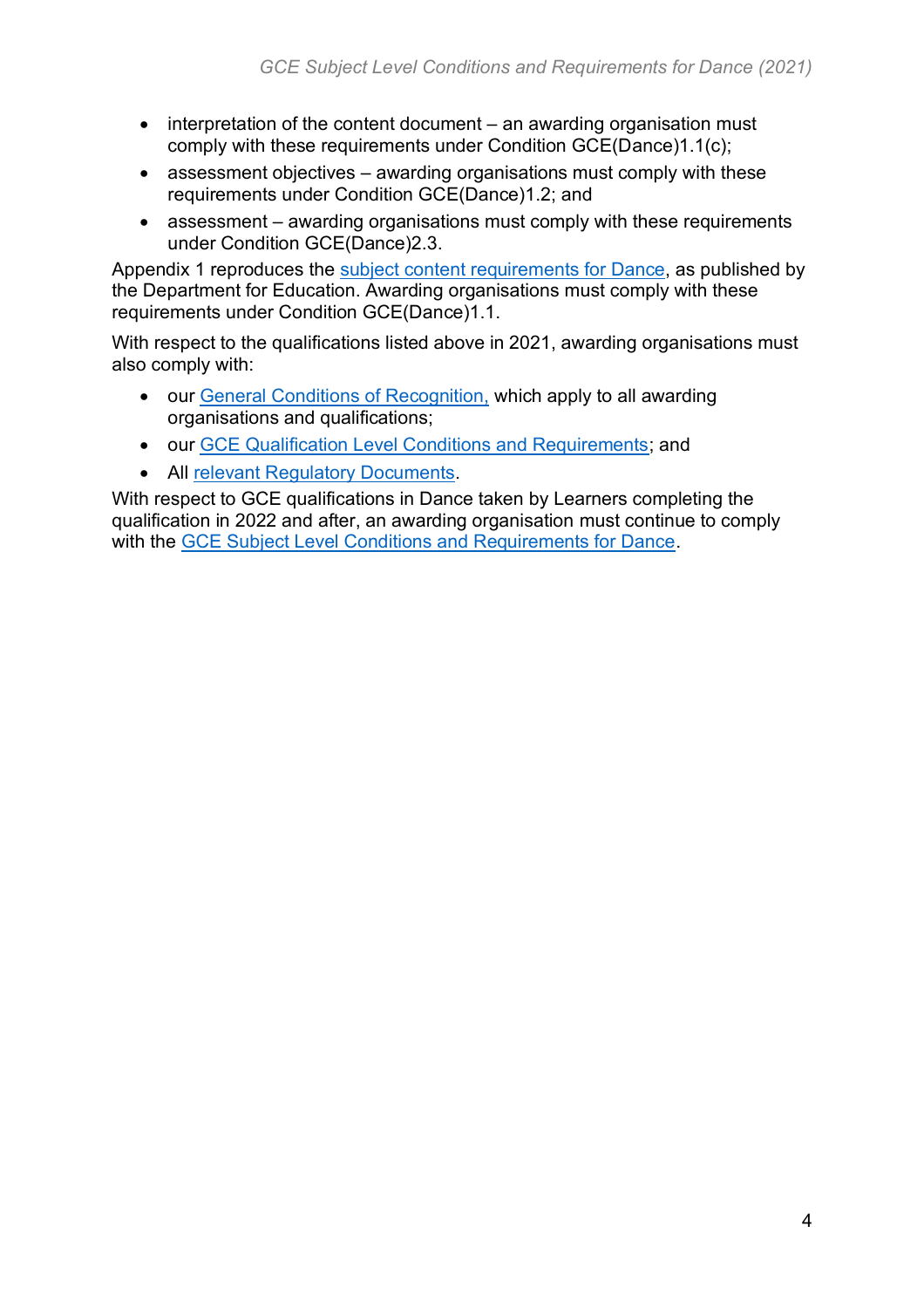# <span id="page-4-0"></span>Subject Level Conditions

# <span id="page-4-1"></span>GCE Subject Level Conditions for Dance

*Condition GCE(Dance)1: Compliance with content requirements*

### *GCE(Dance)1.1*

In respect of each GCE Qualification in Dance which it makes available, or proposes to make available, an awarding organisation must –

- (a) comply with the requirements relating to that qualification set out in the document published by the Secretary of State entitled ['GCE AS and A level](https://www.gov.uk/government/publications/gce-as-and-a-level-dance)  [subject content for dance'](https://www.gov.uk/government/publications/gce-as-and-a-level-dance), document reference DFE-00692-2014,
- (b) have regard to any recommendations or guidelines relating to that qualification set out in that document, and
- (c) interpret that document in accordance with any requirements, and having regard to any guidance, which may be published by Ofqual and revised from time to time.

### *GCE(Dance)1.2*

In respect of each GCE Qualification in Dance which it makes available, or proposes to make available, an awarding organisation must comply with any requirements, and have regard to any guidance, relating to the objectives to be met by any assessment for that qualification which may be published by Ofqual and revised from time to time.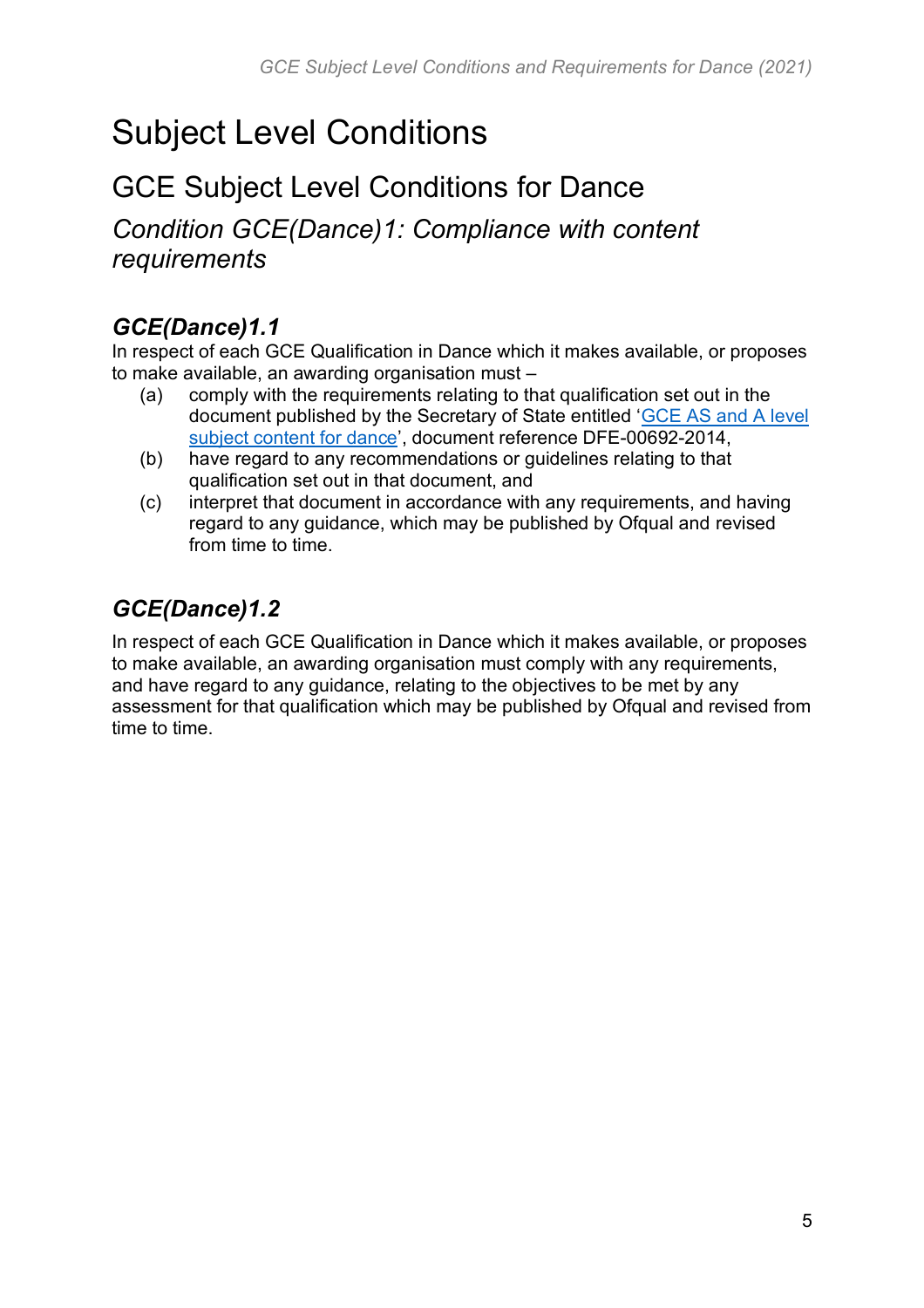## *Condition GCE(Dance)2: Assessment*

## *GCE(Dance)2.1*

Condition GCE4.1 does not apply to any GCE Qualification in Dance which an awarding organisation makes available or proposes to make available.

## *GCE(Dance)2.2*

In respect of the total marks available for a GCE Qualification in Dance which it makes available, an awarding organisation must ensure that –

- (a) 50 per cent of those marks are made available through Assessments by Examination, and
- (b) 50 per cent of those marks are made available through assessments set by the awarding organisation that are not Assessments by Examination.

## *GCE(Dance)2.3*

An awarding organisation must ensure that in respect of each assessment for a GCE Qualification in Dance which it makes available which is not an Assessment by Examination it complies with any requirements, and has regard to any guidance, which may be published by Ofqual and revised from time to time.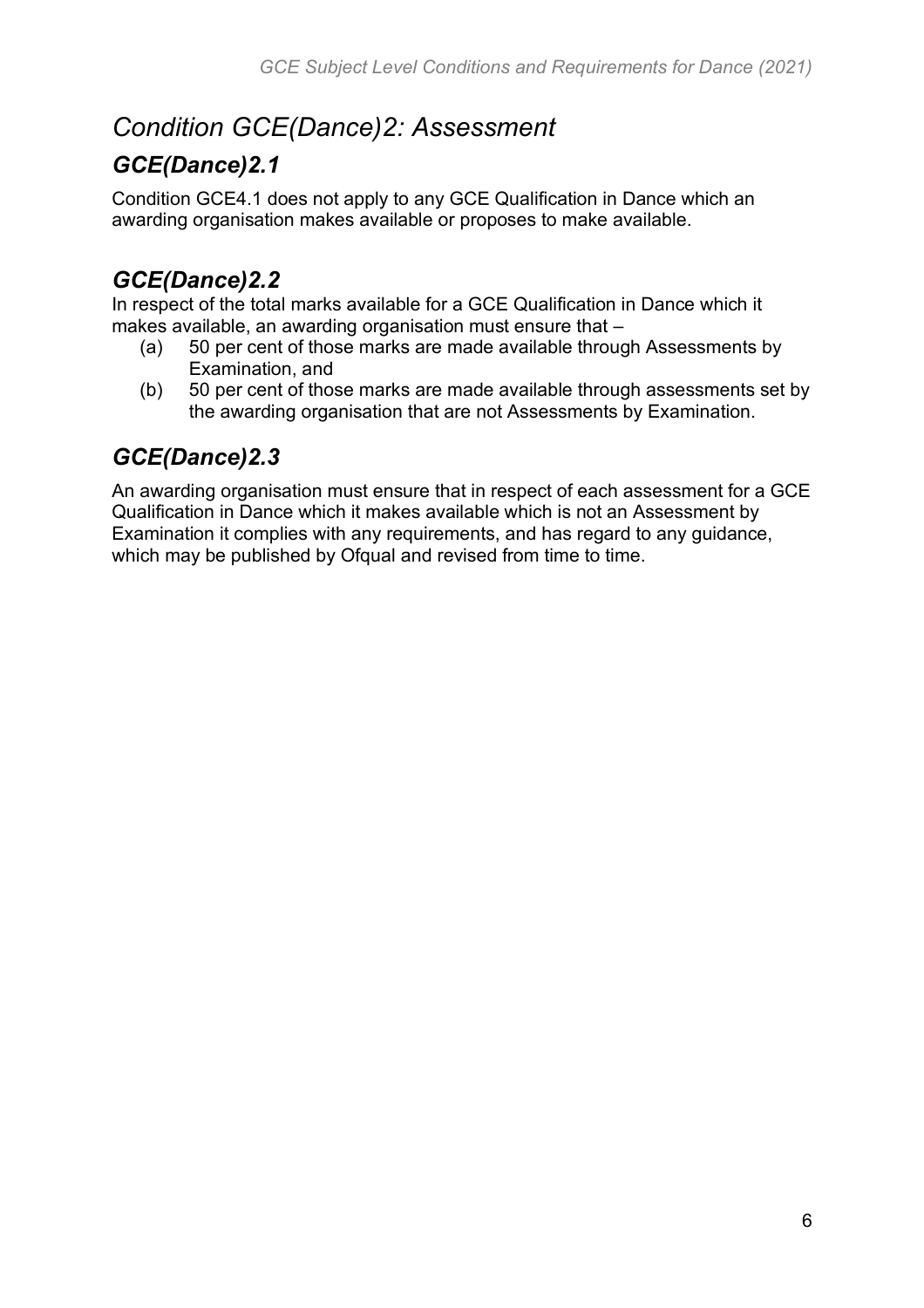# <span id="page-6-0"></span>Requirements in relation to subject content for GCE Dance

# <span id="page-6-1"></span>Requirements in relation to subject content for GCE Qualifications in Dance

The subject content for GCE Qualifications in Dance is set out in the Department for Education's [Dance GCE AS and A level subject content,](https://www.gov.uk/government/publications/gce-as-and-a-level-dance) document reference DFE-00692-2014 (the 'Content Document').

Condition GCE(Dance)1.1(c) requires awarding organisations to interpret the Content Document in line with any requirements, and having regard to any guidance, published by Ofqual.

We set out our requirements for the purposes of Condition GCE(Dance)1.1(c) below.

### *Group work*

An awarding organisation must interpret the Content Document as if it contains no requirement for a Learner to –

- (a) perform as part of a group,
- (b) demonstrate the expected features related to other dancers and performance as part of an ensemble where not performing as part of a group, or
- (c) in relation to A level
	- (i) choreograph a dance for more than one dancer, or
	- (ii) develop ideas in communication with other dancers as part of the choreography assessment.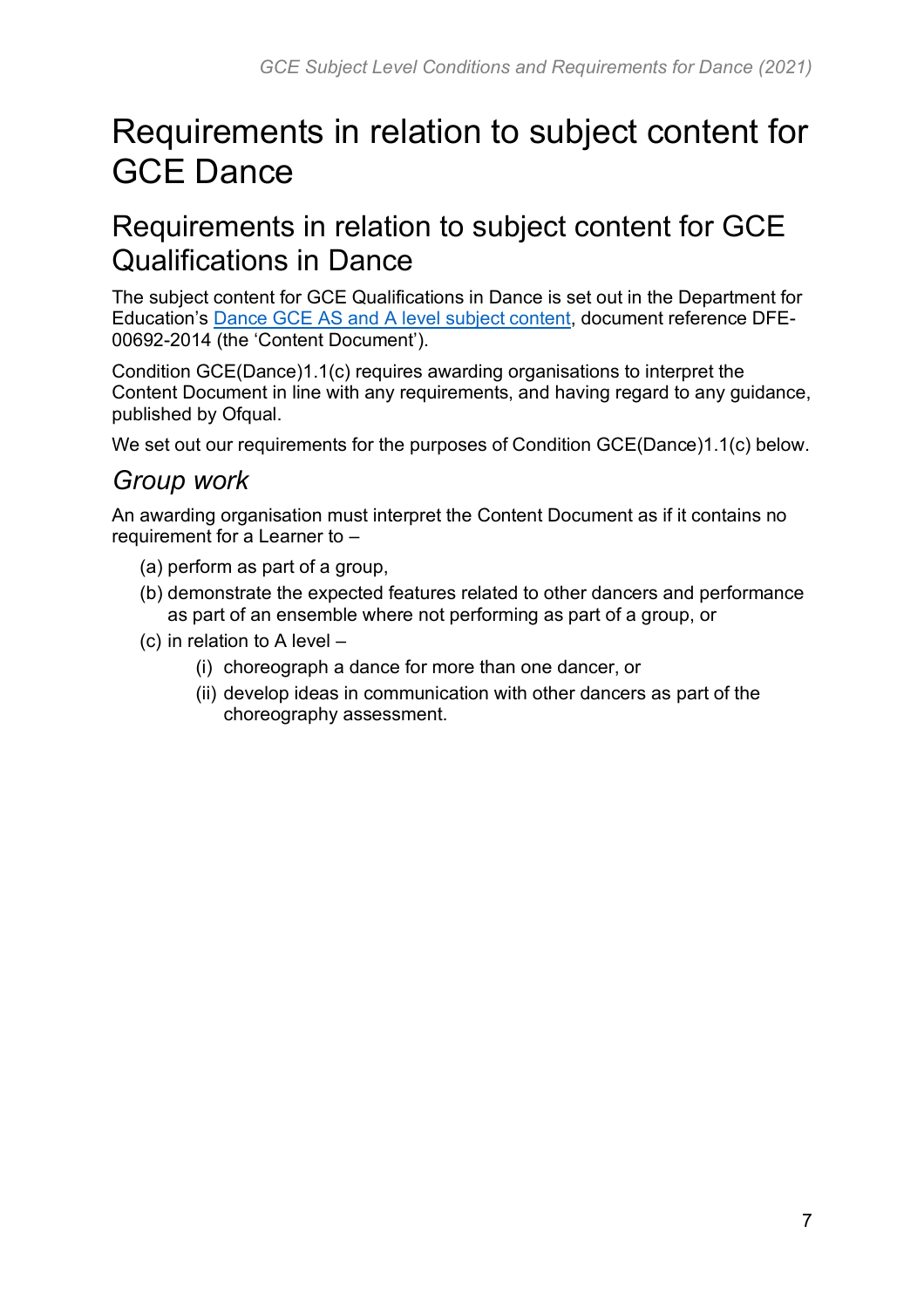# <span id="page-7-0"></span>Assessment objectives

# <span id="page-7-1"></span>Assessment objectives – GCE Qualifications in Dance

Condition GCE(Dance)1.2 allows us to specify requirements relating to the objectives to be met by any assessment for GCE Qualifications in Dance.

The assessment objectives set out below constitute requirements for the purposes of Condition GCE(Dance)1.2. Awarding organisations must comply with these requirements in relation to all GCE Qualifications in Dance they make available.

|            | <b>Objective</b>                                                                                                                          | <b>Weighting</b><br>(A level) | Weighting<br>(AS) |
|------------|-------------------------------------------------------------------------------------------------------------------------------------------|-------------------------------|-------------------|
| <b>AO1</b> | Perform dance through the application of<br>physical, technical, interpretative and<br>performance skills                                 | 25%                           | 25%               |
| <b>AO2</b> | Create dance, applying choreographic skills,<br>to communicate artistic intention                                                         | 25%                           | 25%               |
| <b>AO3</b> | Demonstrate knowledge and understanding of<br>performance and choreography from different<br>periods and genres                           | $20 - 25%$                    | 25-30%            |
| <b>AO4</b> | Critically appreciate and assess performance<br>and choreography, through making analytical,<br>interpretative and evaluative judgements. | $25 - 30%$                    | $20 - 25%$        |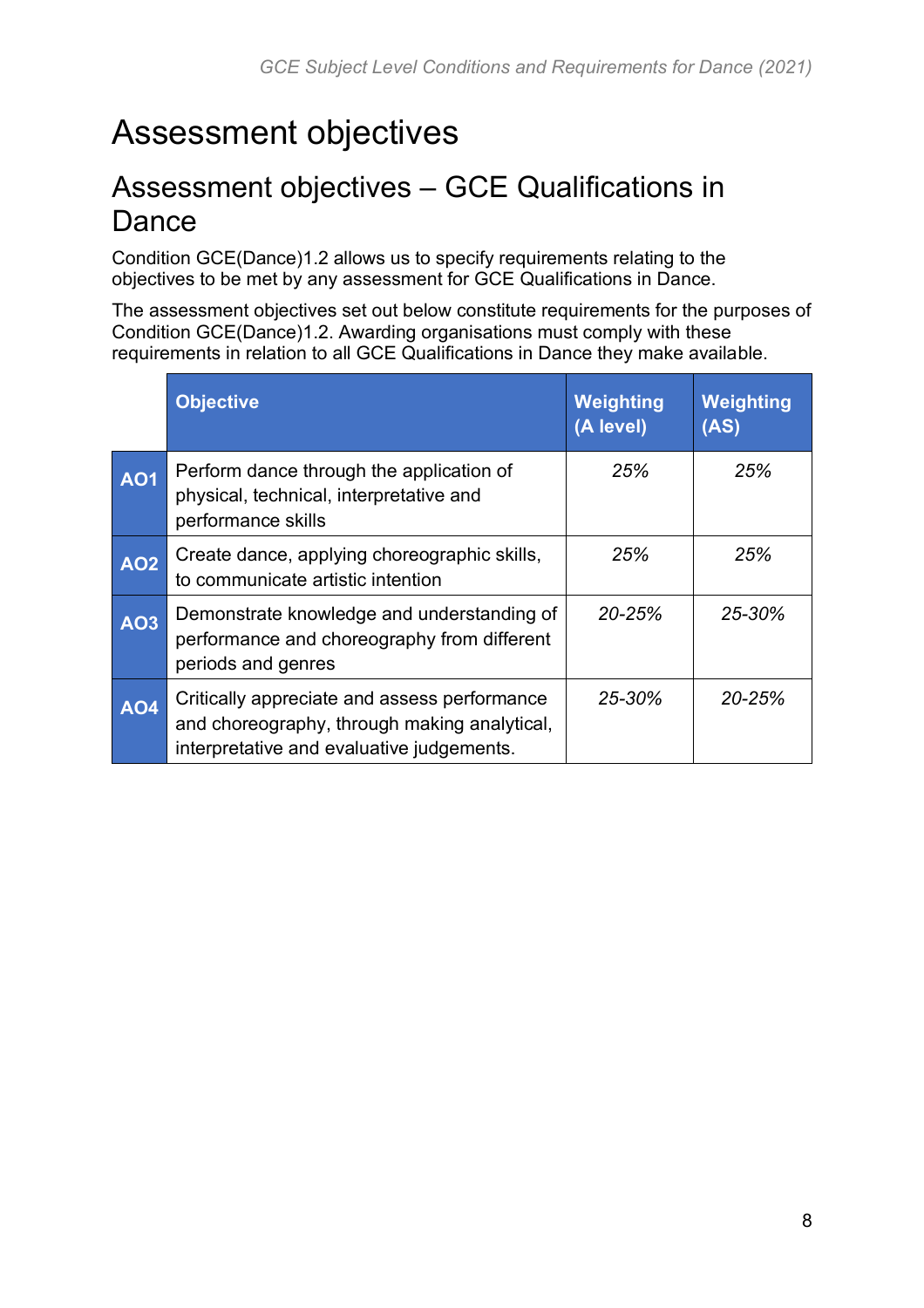# <span id="page-8-0"></span>Assessment requirements

# <span id="page-8-1"></span>Requirements in relation to assessments for GCE Qualifications in Dance

Condition GCE(Dance)2.3 allows us to specify requirements and guidance in relation to assessments which are not Assessments by Examination for GCE Qualifications in Dance.

We set out our requirements for the purposes of Condition GCE(Dance)2.3 below.

## *Forms of non-examination assessment*

The requirements in this section apply to all GCE Qualifications in Dance which an awarding organisation makes available or proposes to make available.

Condition GCE(Dance)2.2(b) states that an awarding organisation must ensure that of the total marks available for a GCE Qualification in Dance, 50 per cent of those marks shall be made available through assessments set by the awarding organisation which are not Assessments by Examination.

In respect of that 50 per cent, an awarding organisation must ensure that –

- (a) 25 per cent of the total marks available for the qualification are made available through two tasks which assess a Learner's knowledge, skills and understanding in relation to performance (the 'Performance Assessment'), and
- (b) 25 per cent of the total marks available for the qualification are made available through a task which assesses of a Learner's knowledge, skills and understanding in relation to choreography (the 'Choreography Assessment').

# *The Performance Assessment (A level)*

The requirements in this section apply to GCE A level qualifications in Dance which an awarding organisation makes available or proposes to make available.

An awarding organisation must ensure that each Performance Assessment is designed and set to –

- (a) require each Learner to perform
	- (i) a solo dance of between one minute and 30 seconds and three minutes in duration, and
	- (ii) either
		- (A) a different solo dance of between one minute and 30 seconds and four minutes in duration, or
		- (B) a dance of between two and four minutes in duration as part of a duo, trio or quartet,
- (b) be taken under conditions specified by the awarding organisation, including, in particular, conditions which ensure that the evidence generated by each Learner can be Authenticated, and
- (c) assess assessment objective AO1 in its entirety.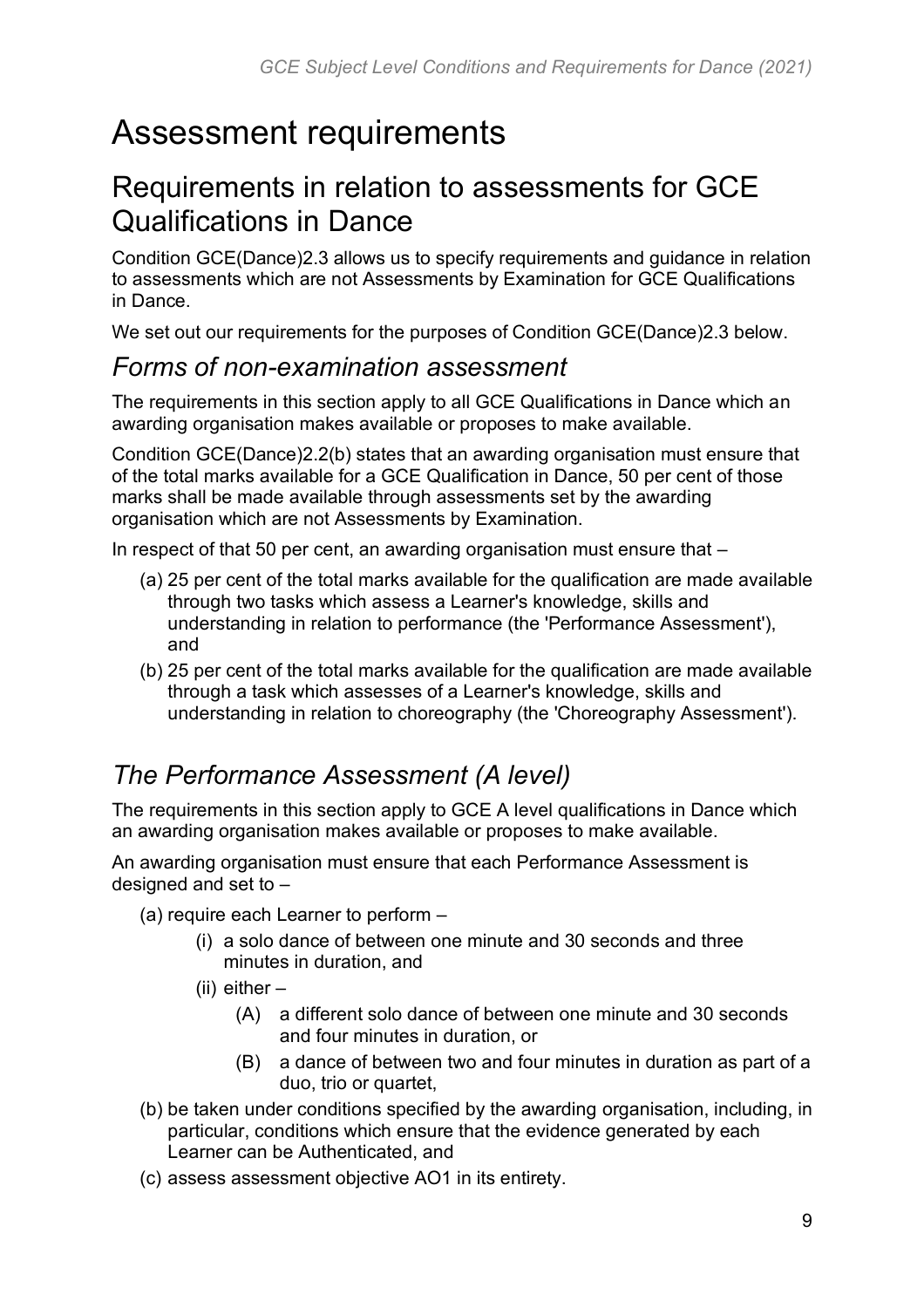An awarding organisation must not communicate the task that it has set for the Performance Assessment to Centres before 1 September in the academic year in which the assessment is to be taken.

In respect of each Performance Assessment, an awarding organisation must ensure that the Centre which delivered the assessment provides the awarding organisation with a complete and unedited audio-visual recording of the evidence generated in that assessment. That recording must be made from the perspective of the audience.

## *The Performance Assessment (AS)*

The following requirements in this section apply to GCE AS qualifications in Dance which an awarding organisation makes available or proposes to make available.

An awarding organisation must ensure that each Performance Assessment is designed and set to –

- (a) require each Learner to perform
	- (i) a solo dance of between one minute and 30 seconds and three minutes in duration which has been choreographed by the Learner, and
	- (ii) either
		- (A) a different solo dance of between one minute and thirty seconds and three minutes in duration, or
		- (B) a dance of between two and three minutes in duration as part of a duo or trio,
- (b) be taken under conditions specified by the awarding organisation, including, in particular, conditions which ensure that the evidence generated by each Learner can be Authenticated, and
- (c) assess assessment objective AO1 in its entirety.

An awarding organisation must not communicate the task that it has set for the Performance Assessment to Centres before 1 September in the academic year in which the assessment is to be taken.

In respect of each Performance Assessment, an awarding organisation must ensure that the Centre which delivered the assessment provides the awarding organisation with a complete and unedited audiovisual recording of the evidence generated in that assessment. That recording must be made from the perspective of the audience.

## *The Choreography Assessment (A level)*

The requirements in this section apply to GCE A level qualifications in Dance which an awarding organisation makes available or proposes to make available.

An awarding organisation must ensure that each Choreography Assessment is designed and set to –

- (a) require each Learner to choreograph a complete dance of between two and four minutes in duration for between one and five dancers,
- (b) require each Learner to explain his or her choreographic intent with respect to his or her dance and how that choreographic intent was developed,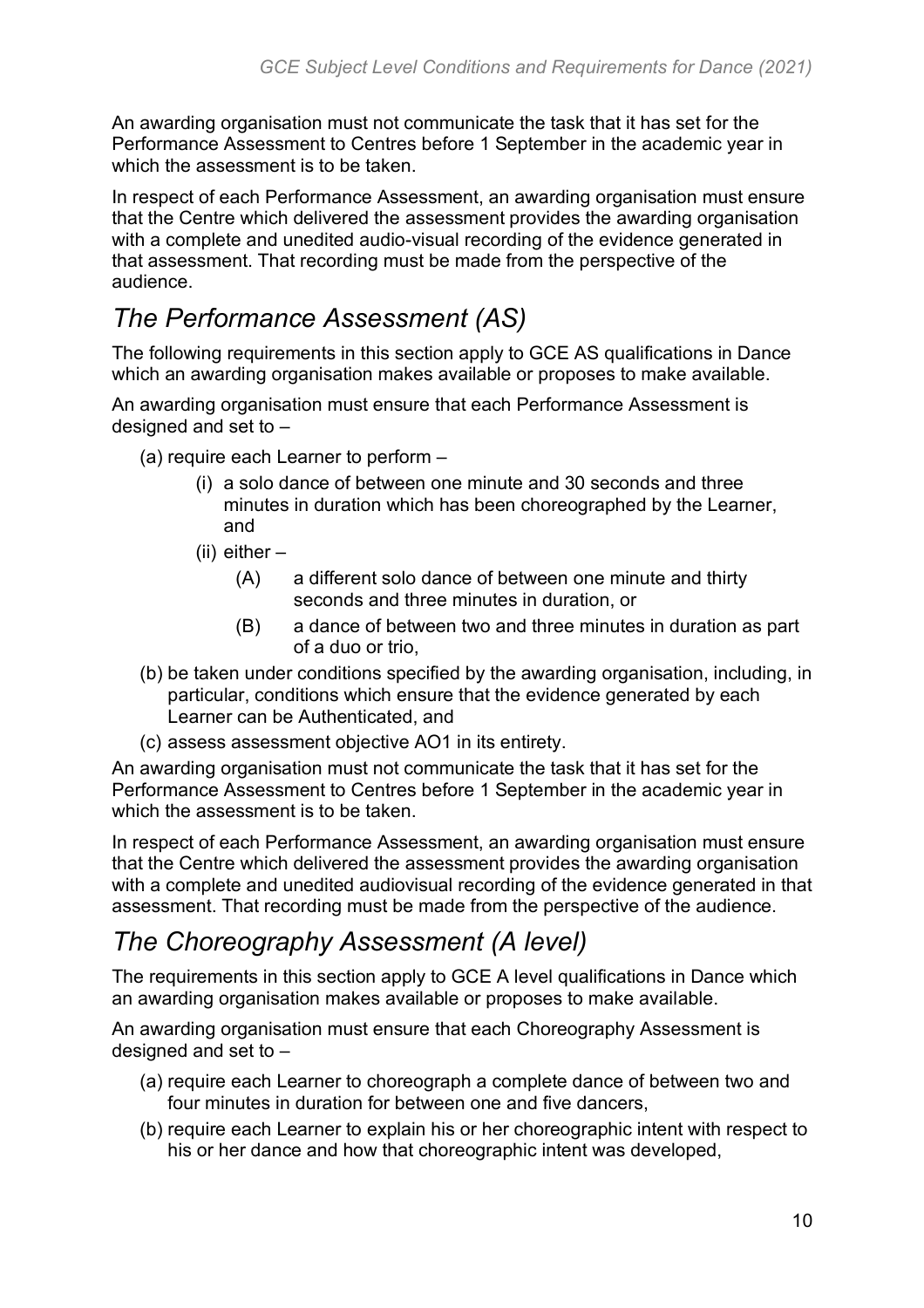- (c) be taken under conditions specified by the awarding organisation, including, in particular, conditions which ensure that the evidence generated by each Learner can be Authenticated, and
- (d) assess assessment objective AO2 in its entirety.

An awarding organisation must not communicate the task that it has set for the Choreography Assessment to Centres before 1 September in the academic year in which the assessment is to be taken.

In respect of each Choreography Assessment, an awarding organisation must ensure that the Centre which delivered the assessment provides the awarding organisation with either –

- (a) a complete and unedited audio-visual recording of the dance choreographed by the Learner made from the perspective of the audience, or
- (b) alternative evidence to illustrate the intended final dance choreographed by the Learner, the Learner's choreographic intent and how that was developed. Such evidence may include –
	- (i) audio-visual recordings of a complete performance,
	- (ii) audio-visual recordings of physical demonstration(s) of key motifs with explanation of how they inform the final piece,
	- (iii) original and non-original photographs, images, drawings or sketches with annotations to illustrate intentions,
	- (iv)written accounts, and/or
	- (v) a video diary.

It is not required that a Learner perform the dance which he or she has choreographed.

## *The Choreography Assessment (AS)*

The following requirements in this section apply to GCE AS qualifications in Dance which an awarding organisation makes available or proposes to make available.

An awarding organisation must ensure that each Choreography Assessment is designed and set to –

- (a) require each Learner to choreograph a complete solo dance of between one minute and thirty seconds and three minutes in duration,
- (b) require each Learner to explain his or her choreographic intent with respect to his or her dance and how that choreographic intent was developed,
- (c) be taken under conditions specified by the awarding organisation, including, in particular, conditions which ensure that the evidence generated by each Learner can be Authenticated, and
- (d) assess assessment objective AO2 in its entirety.

An awarding organisation must not communicate the task that it has set for the Choreography Assessment to Centres before 1 September in the academic year in which the assessment is to be taken.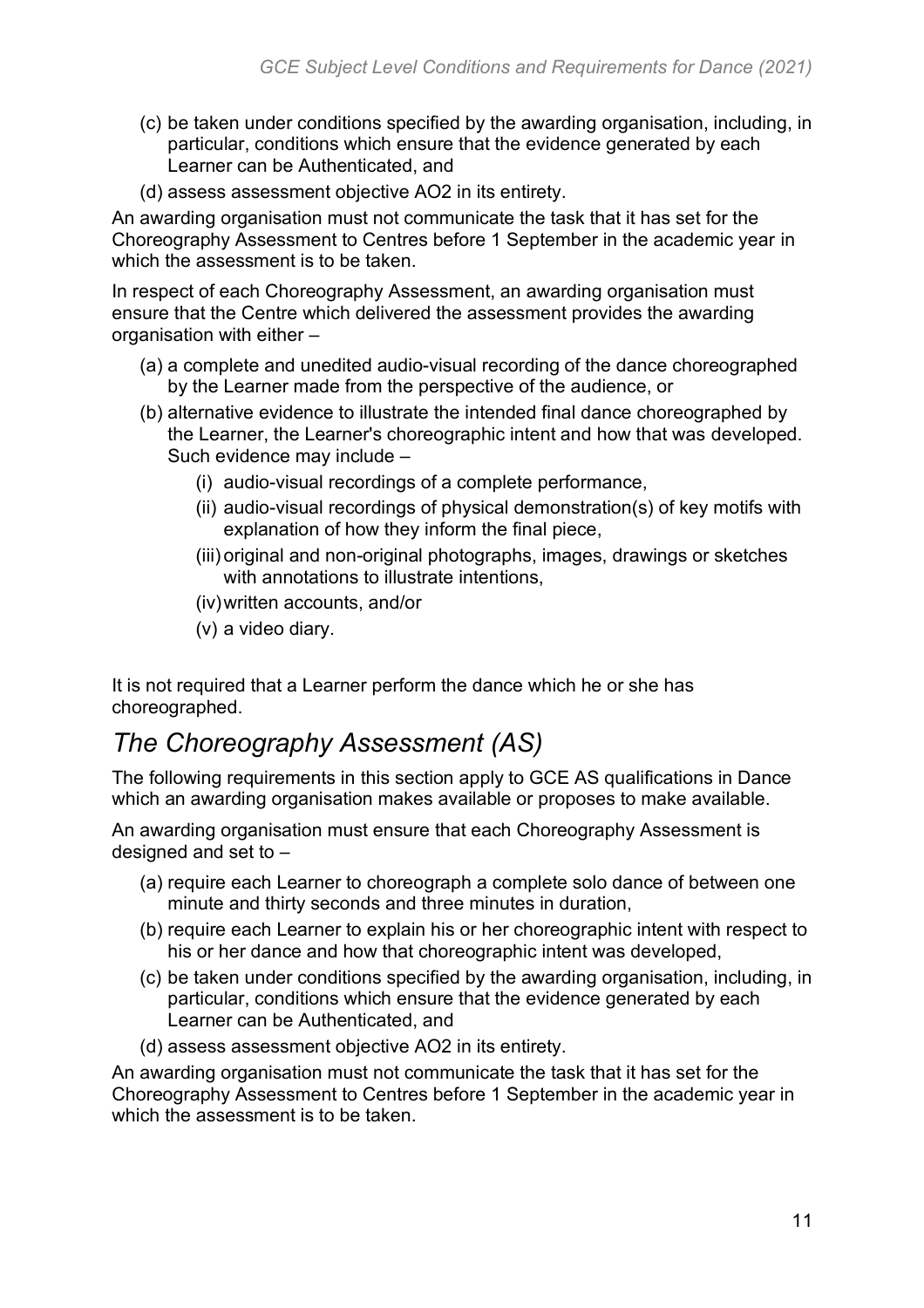In respect of each Choreography Assessment, an awarding organisation must ensure that the Centre which delivered the assessment provides the awarding organisation with either –

- (i) a complete and unedited audiovisual recording of the dance choreographed by the Learner, made from the perspective of the audience, or
- (ii) a programme note and/or alternative evidence to illustrate the intended final dance choreographed by the Learner, the Learner's choreographic intent and how that was developed. Such evidence may include –
	- (i) audio-visual recordings of a complete performance,
	- (ii) audio-visual recordings of physical demonstration(s) of key motifs with explanation of how they inform the final piece,
	- (iii) original and non-original photographs, images, drawings or sketches with annotations to illustrate intentions,
	- (iv)written accounts, and/or
	- (v) a video diary.

### *Marking of assessments*

The requirements in this section apply to all GCE Qualifications in Dance which an awarding organisation makes available or proposes to make available.

An awarding organisation must ensure that the evidence generated by each Learner in each assessment for a GCE Qualification in Dance which it makes available is marked by:

- (a) that awarding organisation or a person connected to that awarding organisation
- (b) by the Centre in which the assessment is taken, or
- (c) by a combination of (a) and (b).

An awarding organisation must demonstrate to Ofqual's satisfaction in its assessment strategy that –

- (a) it has taken all reasonable steps to identify the risk of any Adverse Effect which may result from its approach to marking of the assessments (and to moderation where appropriate), and
- (b) where such a risk is identified, it has taken all reasonable steps to prevent that Adverse Effect or, where it cannot be prevented, to mitigate that Adverse **Effect.**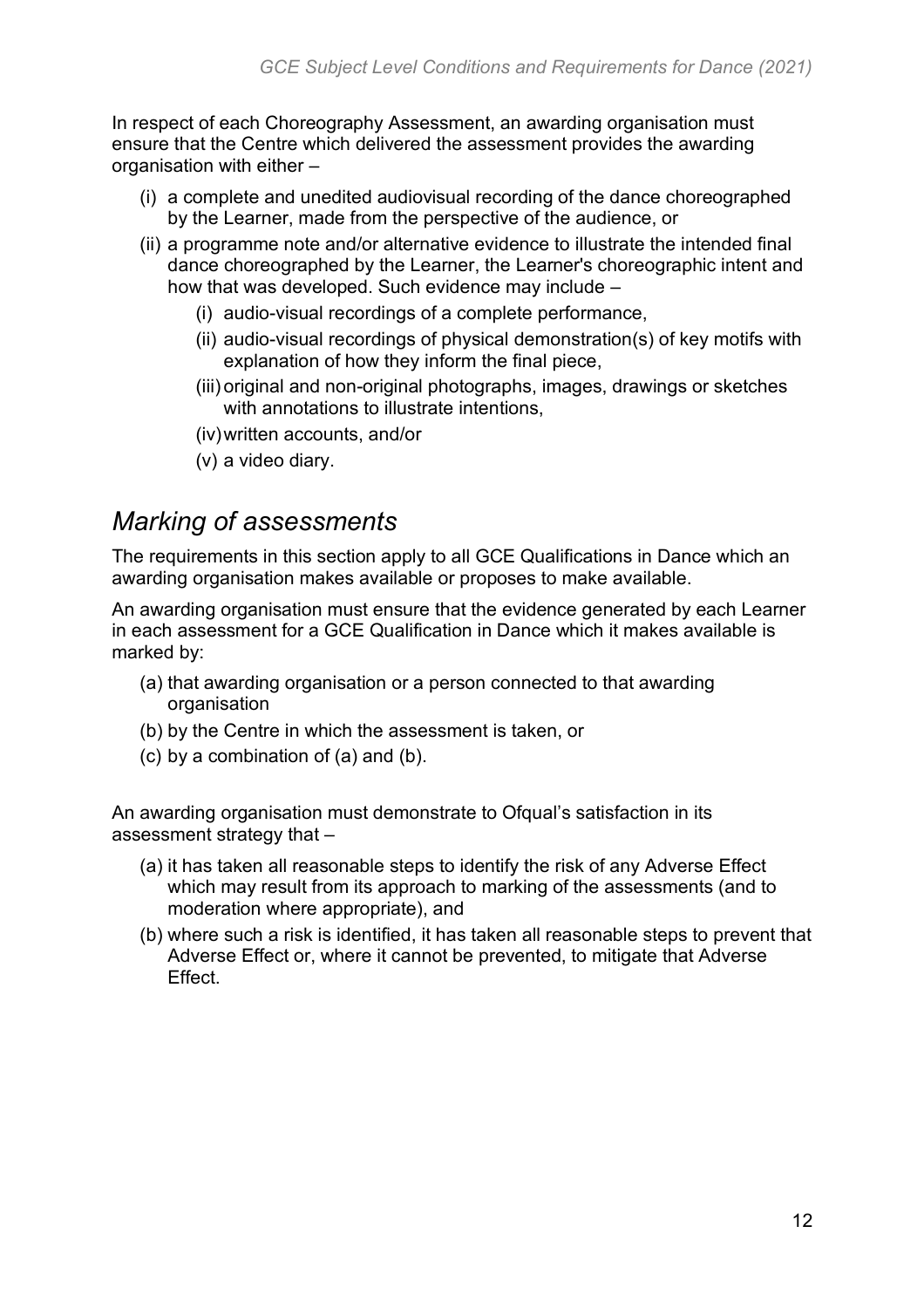# <span id="page-12-0"></span>Appendix 1 – Subject content (published by Department for Education)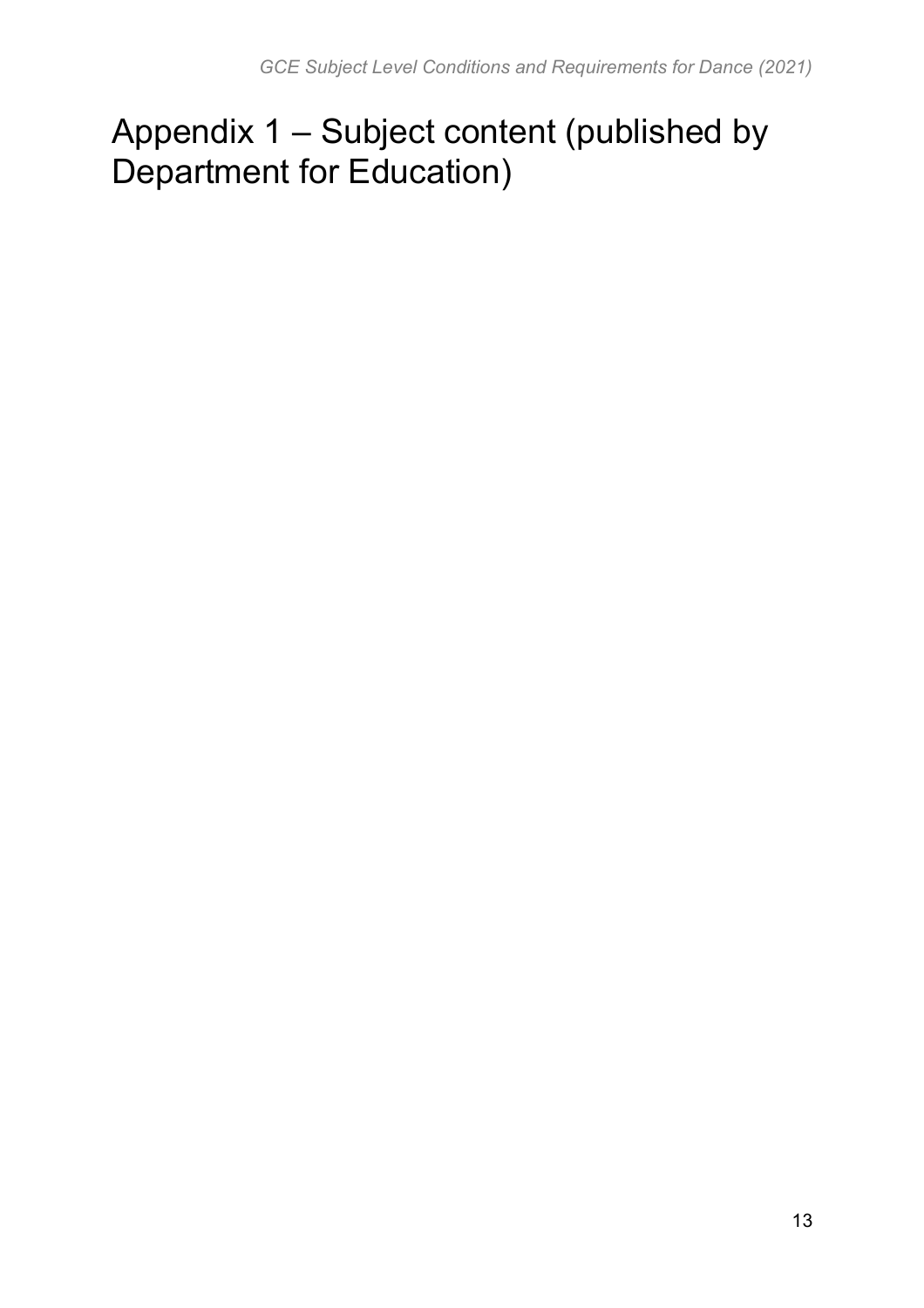

# **GCE AS and A level subject content for dance**

### **Introduction**

1. AS and A level subject content sets out the knowledge, understanding and skills common to all AS and A level specifications in a given subject.

2. It provides the framework within which the awarding organisations create the detail of the specification. As long as the assessment objectives are met, including the specified weightings, and the subject content is covered, awarding organisations may increase the depth and breadth within the specified knowledge, skills and understanding to support effective teaching and ensure valid and reliable assessment.

3. The AS and A level specifications in dance will cultivate creativity in the student by allowing for individual enquiry within the areas of performance, choreography and critical engagement of own work and that of professional repertoire.

### **Aims and objectives**

4. AS and A level specifications in dance must encourage students to:

- develop knowledge, understanding and experience of performance, choreography and appreciation of dance as an art form. This will be achieved through exploring and making connections between theory and practice, critically engaging in the analysis of own work and that of professional repertoire, leading to a holistic approach to the study of the subject
- develop the necessary skills as a performer through the areas of technical training and performance development
- develop the necessary skills as a choreographer through further experimentation and application of choreographic and structuring devices
- develop the necessary skills to engage in critical enquiry about the art form through the areas of written communication, reflection, analysis and evaluation
- develop the necessary awareness of safe practice
- extend their artistic and historical knowledge of dance in the wider cultural context
- develop particular strengths, skills and interests which will encourage life-long learning, equip students for study in higher education and provide access to future careers in dance
- develop a range of skills relating to problem solving, organisation, team work and leadership

### **Subject content**

5. This section sets out the full range of content for AS and A level specifications in dance.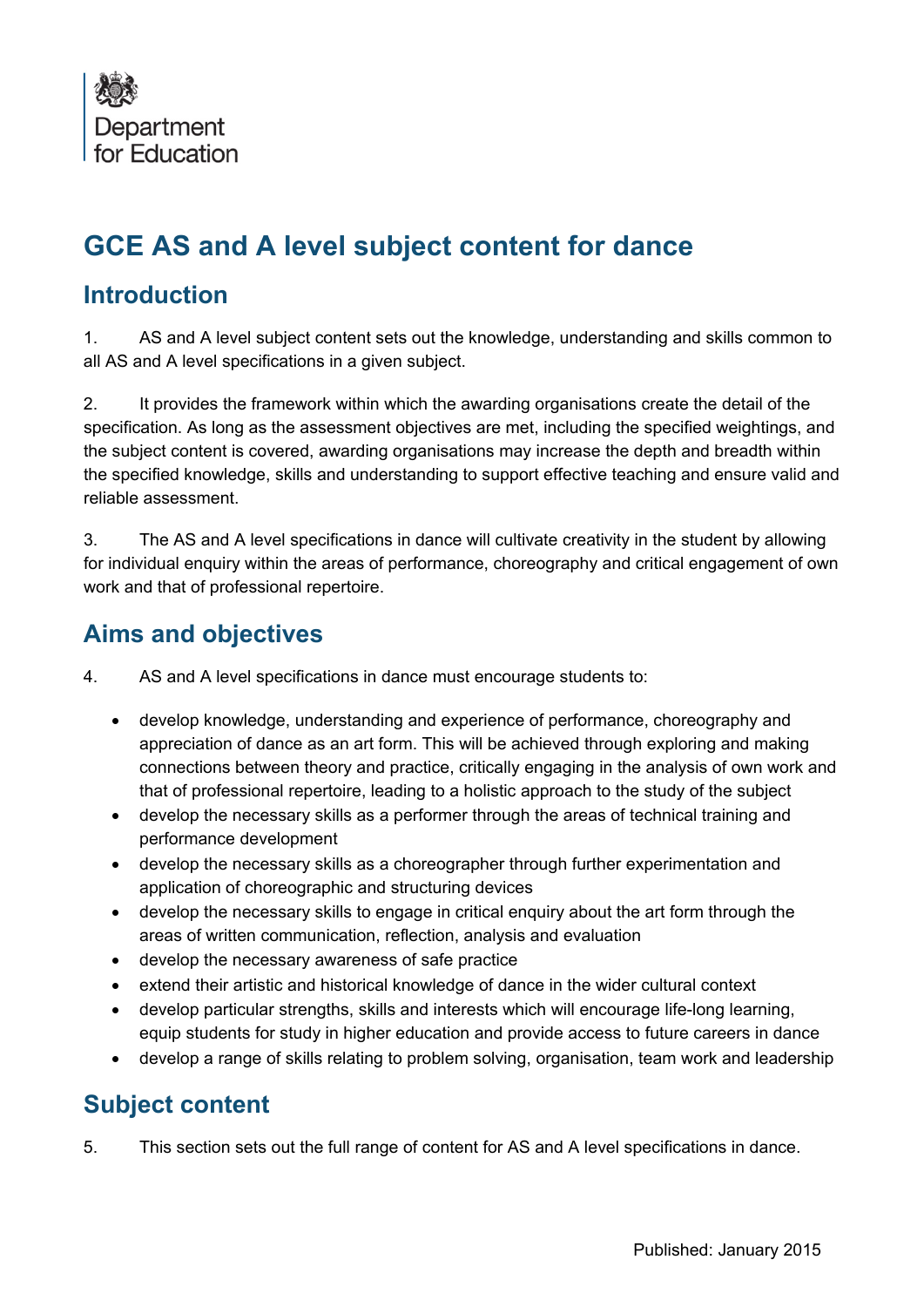6. AS and A level specifications in dance should build on the requirements for dance in earlier key stages including the skills, knowledge and understanding established at key stage 4 and GCSE qualifications.

7. Where different knowledge, understanding and/or skills are required to ensure students studying at A level go into greater depth and/or breadth than AS, this is specified.

## **Knowledge, understanding and skills**

8. AS and A level specifications in dance must require students to develop, demonstrate and articulate practical and theoretical knowledge, understanding and experience of:

- technical and performance skills
- the process and art of choreography
- safe practice
- the interrelationship between the creation, the presentation and the viewing/appreciation of dance works
- the development of dance placed within an artistic and cultural context
- professional dance works and the significance of these works
- subject specific terminology and its use

9. The knowledge, understanding and skills required at AS and A level in dance are developed and demonstrated within the areas of performance, choreography and critical engagement of own work and that of professional repertoire located within specific areas of study.

10. Areas of study must provide students with the opportunity to investigate the key changes in the development of dance linked to a genre(s) and allow students to demonstrate contextual understanding through written communication and performance. An area of study might be, for example, a period of time, style, company or artistic movement.

11. At AS level investigation of two areas of study will be required.

12. At A level an in-depth investigation and contextual understanding of two specific practitioners within two areas of study will be required.

#### **Performance**

13. Have knowledge and understanding of:

- physical skills and technical principles, including correct alignment, flexion, extension, rotation, whole body participation and/or isolation, transference of weight, locomotion, elevation, balance, flexibility, strength, cardiovascular endurance, muscular endurance, agility, neuromuscular coordination and kinaesthetic awareness
- interpretative skills in order to communicate the dance idea in a clear and considered manner, including projection, focus, expression, emphasis, musicality and an awareness of style
- the skills required by an individual both as a soloist and within an ensemble, including spatial awareness, timing, sensitivity and focus with other dancers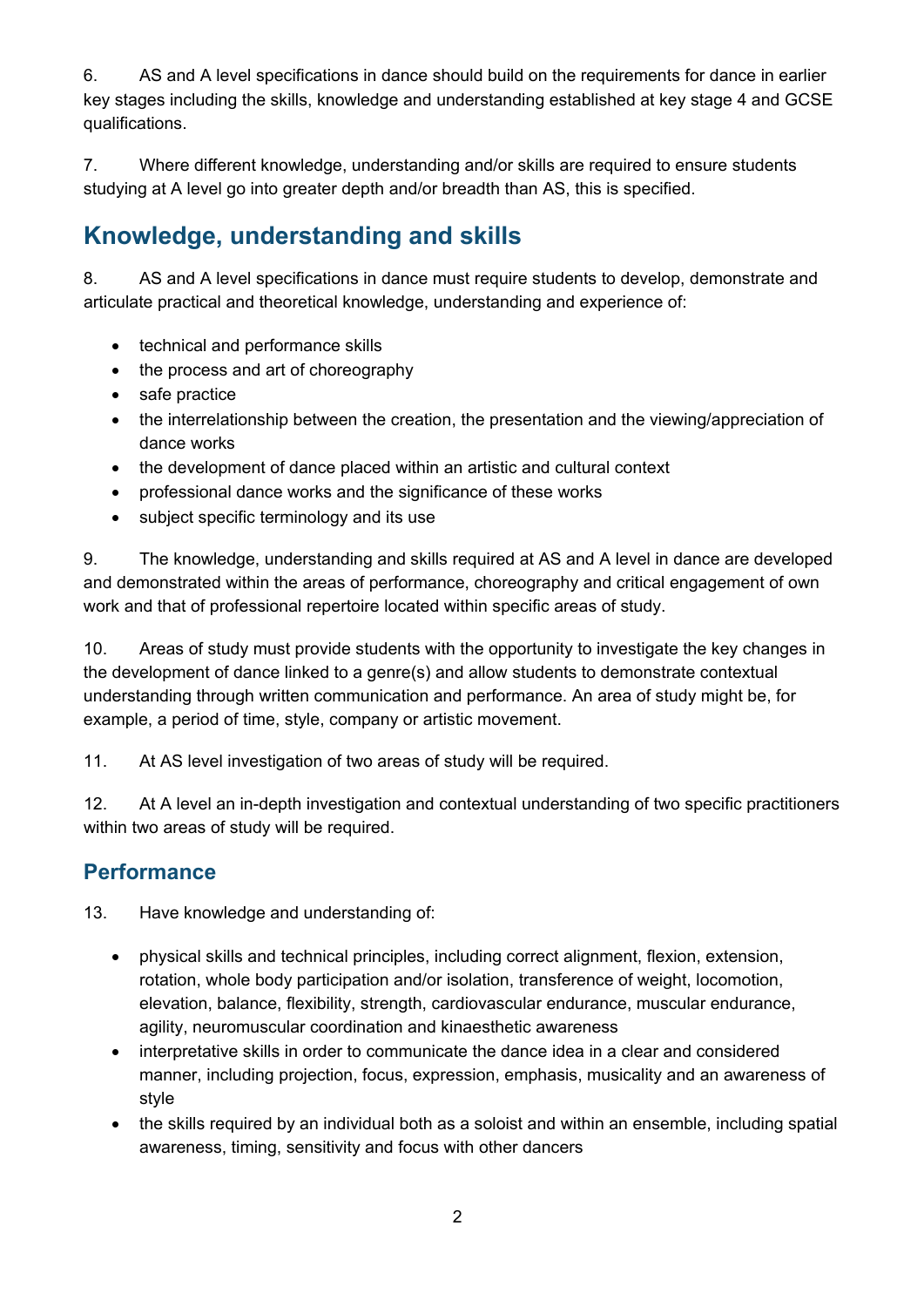- safe practice, including an awareness of correct alignment, technical accuracy when dancing, appropriate dancewear and presentation of self, and a healthy approach to training, rehearsal and the lifestyle of a dancer
- 14. Through application of embodied knowledge and understanding demonstrate the ability to:

#### **AS level**

- develop and apply physical, technical, interpretative and performance skills to practical presentation through both a duet/trio which investigates characteristics of style within a genre(s) and a solo performance of own choreography.
- develop and apply safe practice in performance skills and practical presentation

#### **A level**

- perform a solo based on a specific practitioner demonstrating embodied knowledge of the practitioner's movement/choreographic style. This will link to analytical exploration and understanding gained from theoretical investigation within one of the two areas of study
- develop and apply skills as part of an ensemble, through a quartet performance, which link practical experience with critical investigation and appreciation of one of the two areas of study
- develop the artistic intention of the dance idea(s) in communication with other dancers
- apply and develop safe practice in performance skills and practical presentation

#### **Choreography**

- 15. Have knowledge and understanding of:
	- choreographic process, including:
		- research and experimentation, including studio and non-studio investigation
		- selection of appropriate constituent features in relation to research and experimentation, including action, dynamic and spatial elements, dancers, aural setting and physical setting
		- manipulation of the movement components through the use of a variety of choreographic devices
	- use of a range of choreographic structures
	- professional choreographic approaches, including historical and current practice
- 16. Through application of knowledge and understanding demonstrate the ability to:

#### **AS level**

• experiment, develop ideas, craft and structure dance material, applying knowledge and understanding of choreographic process and approaches through the presentation of a solo dance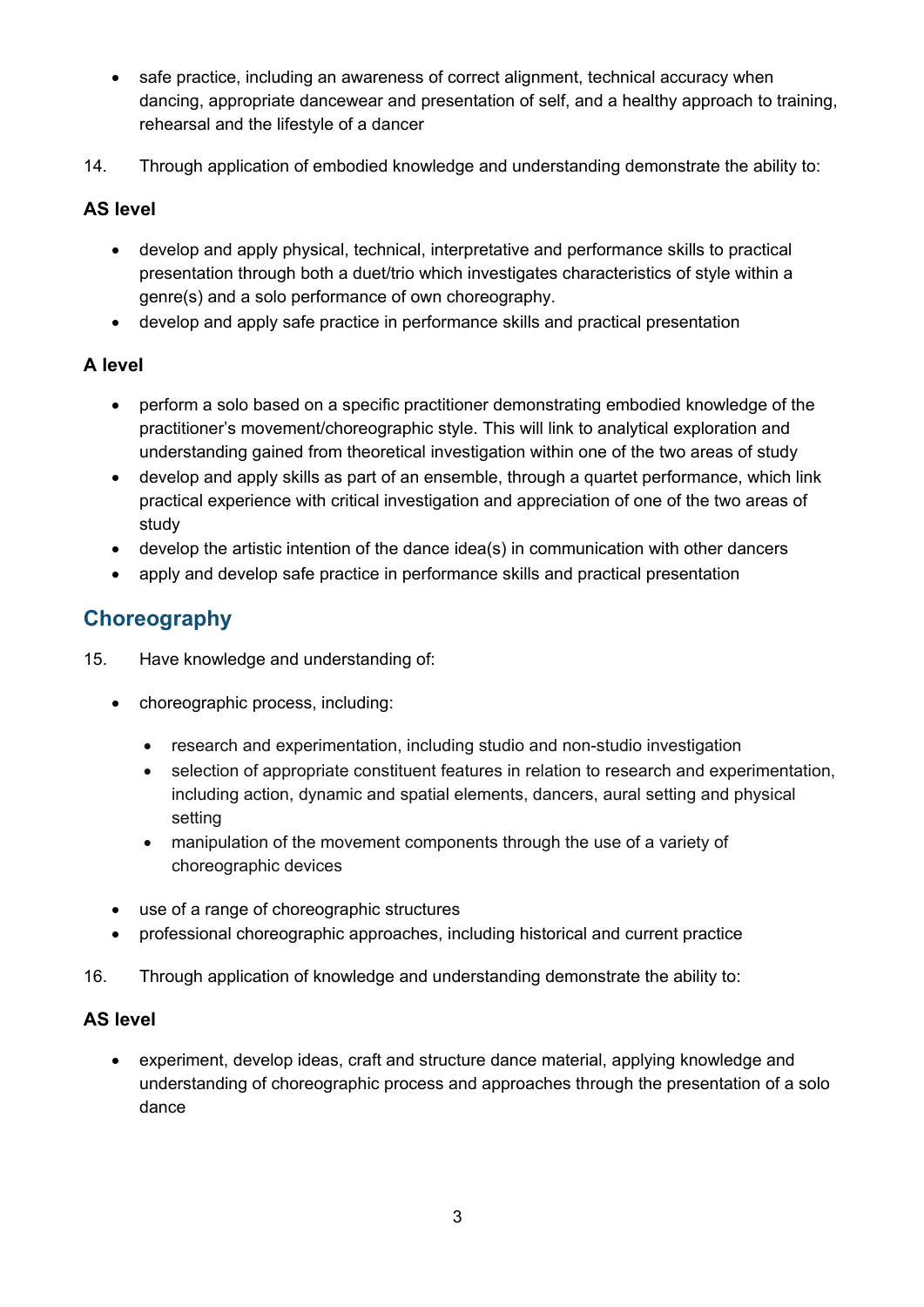#### **A level**

- experiment, develop ideas, craft and structure dance material, applying knowledge and understanding of choreographic process and approaches through the presentation of a group dance consisting of three, four or five dancers
- develop the artistic intention of the dance idea(s) in communication with other dancers

#### **Critical engagement**

- 17. Have knowledge and understanding of:
	- the interrelationship between the creation, the presentation and the viewing/appreciation of dance works
	- the development of dance placed within the artistic and cultural context
	- professional dance works, including the:
		- significance of the character of each dance, its subject matter and treatment
		- form of each dance and its effectiveness in communicating the subject matter
		- constituent features of each dance including movement components, dancers, physical and aural setting and the relevance of these features in embodying the subject matter
	- professional choreographers, including the:
		- technique and style of the choreographer
		- influences affecting the choreographer's development contribution of the choreographer to the development of dance within the artistic and cultural context
	- subject specific terminology and its use
- 18. Through application of knowledge and understanding demonstrate the ability to:

#### **AS level**

- analyse, interpret, reflect on and evaluate the performance, choreographic process and outcome relating to own practice through written communication
- analyse, interpret, reflect on and evaluate the performance and choreographic experience through written communication
- comment critically on the development of dance placed within the artistic and cultural context through the study of two areas of study
- develop the understanding and insight appropriate to dance study which will inform clear, succinct written communication and use specialist vocabulary appropriately

#### **A level**

- analyse, reflect on and evaluate the performance and choreographic experience, including that of professional repertoire, through written communication
- develop an in-depth critical appreciation of two specific works linked to two different areas of study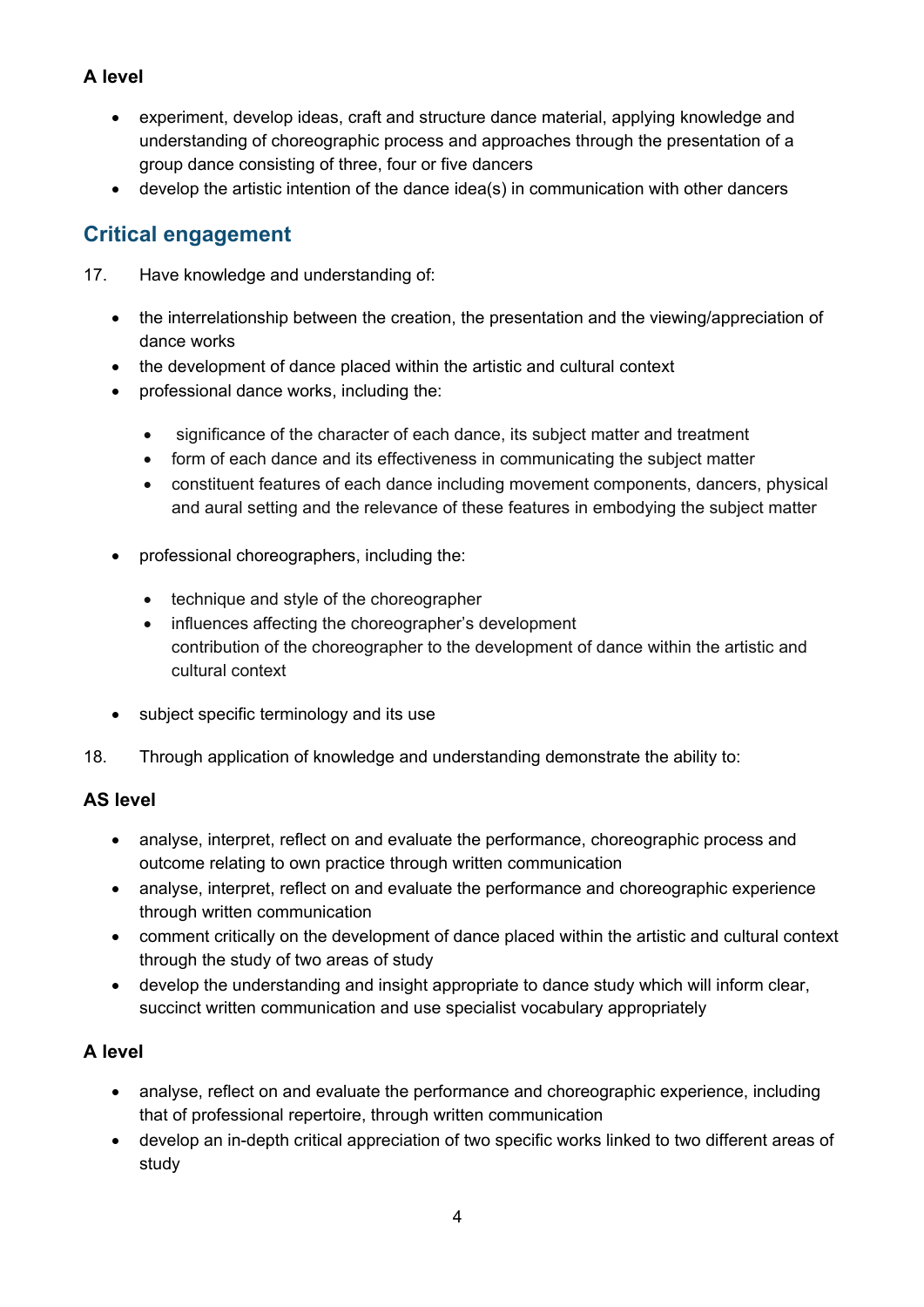- develop an in-depth critical appreciation of two specific choreographers linked to two different areas of study
- develop an in-depth critical appreciation of the artistic and cultural context of each set work linked to an area of study - in relation to its content, the choreographer and other works by the choreographer
- extended writing skills in order to present responses which are clear, coherent, perceptive and use specialist vocabulary appropriately

19. All AS and A level specifications should include synoptic assessment drawing on all assessment objectives.

20. Synoptic assessment of AS and A level dance should require students to:

- develop a broad and deep understanding of the connections between the knowledge, understanding and skills set out in the specification as a whole
- demonstrate their understanding of the relationships between theory and practice and the ways in which dancers and choreographers make and implement artistic decisions

© Crown copyright 2015

Reference: DFE-00692-2014